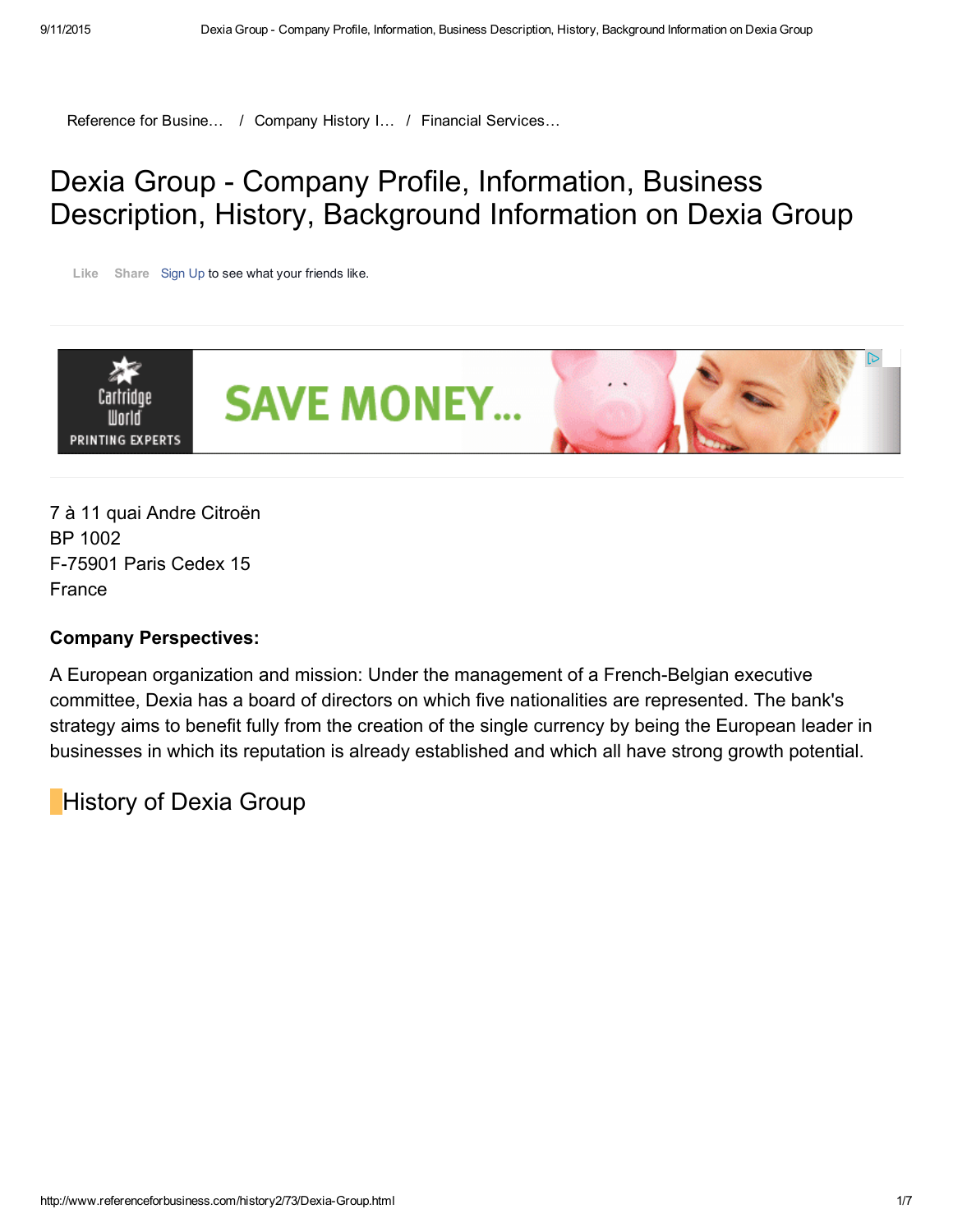# **[Company](http://www.googleadservices.com/pagead/aclk?sa=L&ai=CIr0I2iPzVfjSK4qJ3AGB1ZH4Cpvq2tsHw5S7-XfAjbcBEAEggab0AWDJtpmH0KPYEKAB69_k_gPIAQGoAwHIA8MEqgSoAU_Qk-PCNq8POjc6OsFyEi-r2ZVZHqsIBzwo3DMxODjkvJtlpdx_DG1mow1whDQdzmnJgdph4AavevQx2LdNoJDcpDzAWQxZe47hDd1R1u63VeBg7rr3fyKluwxOdDhND2Nl5pPGnnOTPwvxsRCLD7a-XHI7k1lxvlgOczQrubTJuTJRC5TqSDDPA3idyhYSLThkoXx2D97ufrJEKJBie0AXnD9jNFXeoYgGAYAH_Z-bAagHpr4b2AcB&num=1&cid=5GieDq_I123rn5Y4fsfVYI5h&sig=AOD64_3pf6v3usm4j8flCendc-kWtODD-A&client=ca-pub-5788426211617053&adurl=http://www.hoovers.com/mktsem/unlimited-access-company-profiles.html%3Fserv%3DSEMGGLSCA-Search%2520Companion%2520Marketing-Company%2520Profiles-company%2520profile-32117877179-2%26wf%3D70130000000KoKNAA0%26ch%3D70130000000KhjR%26mm_campaign%3D8ba3a0d4c6f13535f20bd2845b691438%26keyword%3Dcompany%2520profile%26utm_campaign%3DSearch%2520Companion%2520Marketing%26utm_medium%3DCPC%26utm_source%3DGGL)** Profile

Info on 85 **Million** Companies. Key Info On Top Execs. Free Trial

 $O$   $O$ 

Dexia Group is one of the first and largest pan-European banks and a fast-growing bank with global ambitions. With headquarters in Brussels, Dexia is the product of a 1996 merger between that country's Crédit Communal de Belgique (CCB, also known as Gemeentebank) and Crédit Local de France; and includes Banque Internationale de Luxembourg (BIL), the operations of Dutch investment banks Kemper and Labouchere, Belgium's Artesia, and, since August 2000, the United States' Financial Security Assurance (FSA). Dexia is also reportedly negotiating a merger agreement with a major Japanese bank in order to expand its presence in the Asian market. One of Europe's 20 largest banks, Dexia has made a particular specialty of municipal lending, holding 90 percent of the Belgium market and 42 percent of the French market—along with a leading share of the U.S. market through FSA—to become the largest municipal lender in Europe. The company also offers retail financial services in the Benelux market, notably through CCB's 1,000-strong branch network, and investment management services, such as private banking, asset management and investment fund administration. This latter division also includes Dexia's shareholding in online banking venture Zebank. Dexia, quoted on the Euronext Paris, Brussels, and Luxembourg stock exchanges, is led by CEO Pierre Richard and Chairman François Narmon. The company's assets totaled more than EUR 257 billion in 2000, generating a net banking income of EUR 3.76 billion.

### Funding European Infrastructure in the 19th Century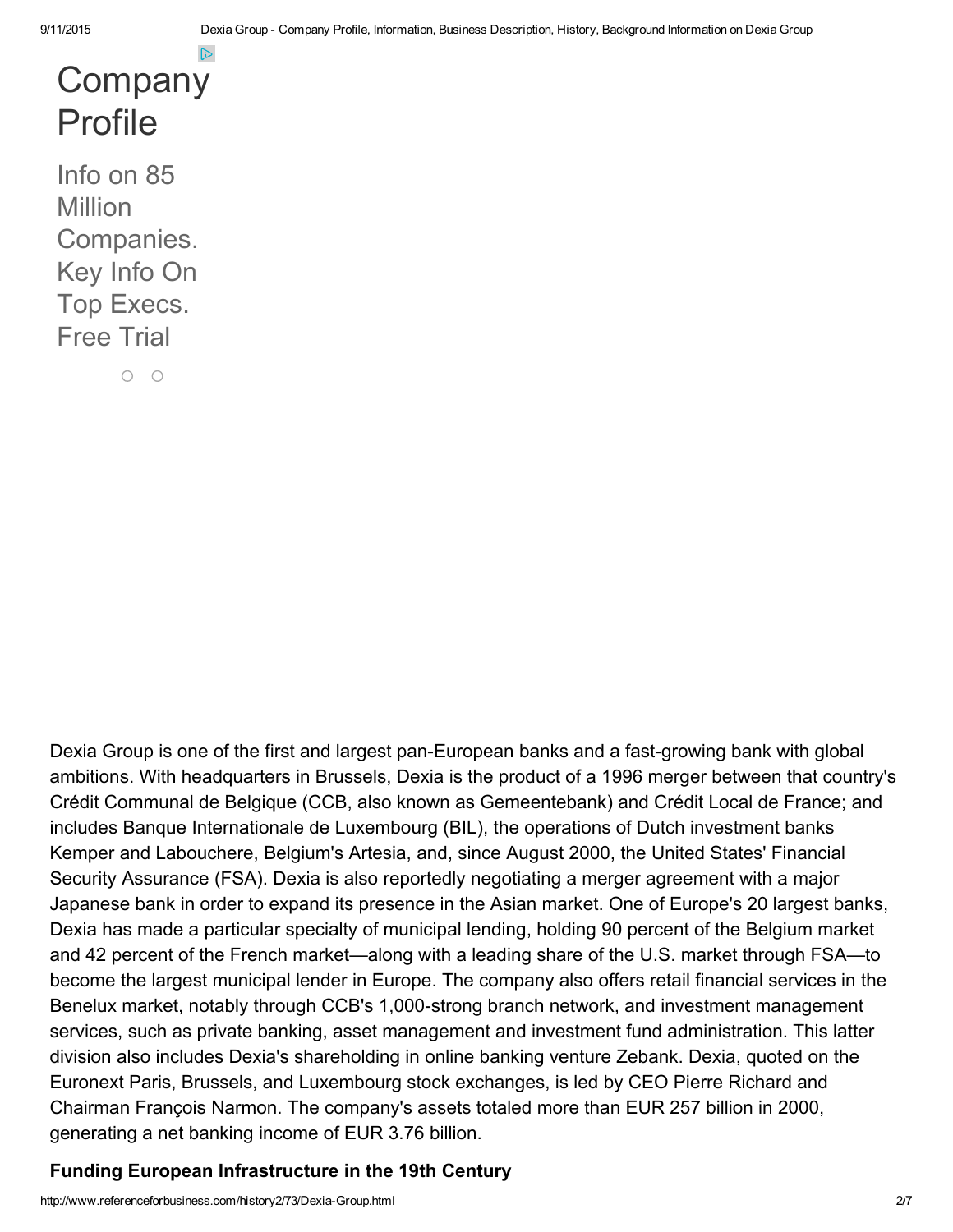Dexia traces its history back to the early 19th century through founding banks Crédit Communal de Belgique (CCB) and especially Crédit Local de France (CLF). The French municipal lending institution had been created as part of the Caisse des Dépôts et Consignations (CDC). The CDC had been formed in 1816, with the restoration of the French monarchy and the need to provide funding and financial management assistance for institutions and government bodies. Part of the CDC's mandate was to manage retirement funds for France's body of civil servants. The CDC also acted as holder of escrow accounts.

The CDC began its municipal lending activity in 1822, when it provided an equity loan to the Port of Dunkerque. In 1837, the CDC was given a new national stature when France's parliament decided to join the Caisse d'Epargne (savings bank), which had been created in 1818, to the CDC. By then, the Caisse d'Epargne had grown to a network of more than 100 branches across France. With access to these funds, the CDC's role as funding agency for France's infrastructure [\(/knowledge/Infrastructure.html\)](http://www.referenceforbusiness.com/knowledge/Infrastructure.html) projects began in earnest. The CDC was to play an important part in financing many of the country's large-scale projects, such as the construction of the Midi, Orléans, Somme, and Loing canals, the building of the country's dense system of roadways, as well as its railway, public utility, telephone, and water systems.

Starting in the 1850s, the CDC was given charge of the country's first retirement pension fund. In 1878, the CDC was mandated to provide funding for the expansion of the French national public school system, particularly in financing the construction of primary schools, and later junior high and high schools, throughout the country's smaller towns and villages. By the end of the century, the CDC was also playing an active role in addressing France's chronically inadequate housing supply, participating in the creation of the Société Française d'Habitation à Bon Marché (SFHBM, or French Low-Priced Housing Society). Laws promulgated in 1912, which created the first French lowcost housing projects, called HLMs, mandated the CDC as the lending authority for all HLM developments. The CDC's municipal lending wing finished the 19th century under the title of Caisse d'Equipement des Collectivités Locales, before becoming Crédit Local de France.

In Belgium, a banking body similar to CDC had been founded in 1860. That bank, called Crédit Communal de Belgique (CCB, and known as Gemeentebank in the Flemish-speaking areas of Beligum) came into being as an interest-paying savings bank that used its customers' savings in order to provide loans to local governments for their infrastructure and other projects. The CCB gained still more prominence after World War I, as communities turned to the bank to help in the rebuilding effort. Similar assistance was needed following World War II. Soon after the end of that war, the CCB began opening branch offices, expanding beyond public works funding into private and corporate banking [\(/knowledge/Commercial\\_bank.html\)](http://www.referenceforbusiness.com/knowledge/Commercial_bank.html) activities. By the end of the 20th century, the CCB operated more than 1,000 branch offices. Like the CDC, the CCB remained government-owned before being privatized in the mid-1990s.

Another important member of the future Dexia family was formed in 1856, with the creation of the Banque International à Luxembourg (BIL). One of the first of the young duchy's banks, and given the right to issue banknotes, the BIL initially turned its investment activities to Germany—the two countries had long been united in the Zollverein custom union, while Luxembourg shared the German mark as its own currency. Yet the collapse of the German economy following World War I left BIL reeling as well. In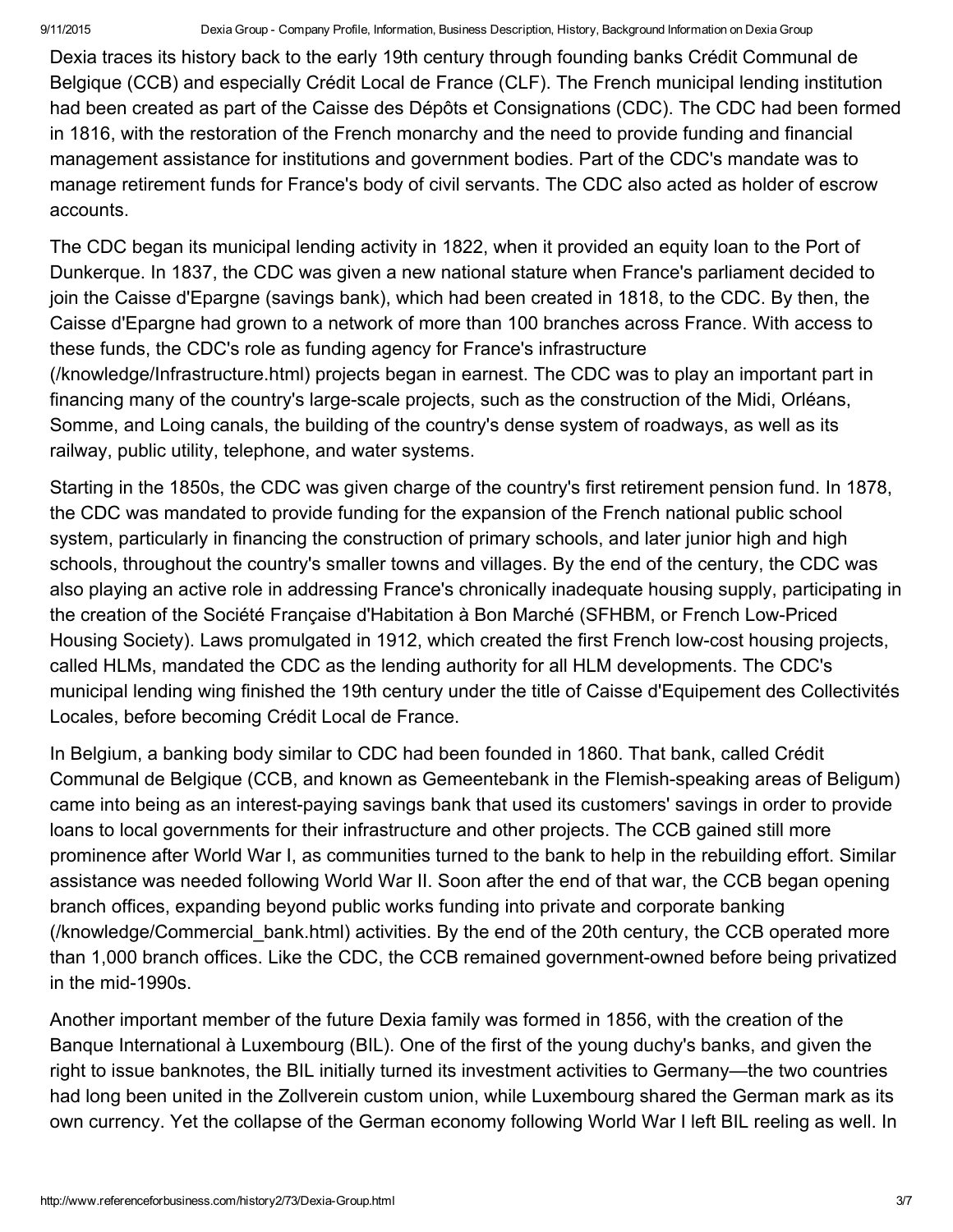9/11/2015 Dexia Group Company Profile, Information, Business Description, History, Background Information on Dexia Group

1918, Luxembourg left the Zollverein in favor of a new customs treaty with Belgium—and later formed the Benelux economic unit with the Netherlands. BIL played a prominent role in the development of Luxembourg as a financial capital, and helped in establishing the Luxembourg stock exchange in 1929.

Nazi occupation of Luxembourg ended BIL's activity for the duration. Following the war, BIL became one of the engines for the development of Luxembourg's high-powered economy, backing the formation of a number of notable Luxembourg businesses, such as Luxair in 1948, Société Electrique de l'Our in 1951, and the CLT in 1955. In 1977, BIL grew with the acquisition of Banque Lambert Luxembourg; BIL now had a market capitalization of more than LuxFr 1 billion. By the early 1980s, BIL acquired new majority owners, in the form of Belgium's Banque Lambert and Pargesa.

### Creating a European Superbank for the 21st Century

The approach of full European economic union—beginning with the Maastricht treaty of 1992 and culminating with the launch of the euro at the end of the decade—signaled the start of a new era of European banking. The CCB's own international expansion began in 1990, when the company set up the Cregem International Bank in Luxembourg, specializing in assets management. A year later, CCB began buying up a position in BIL, taking full control in 1999.

In France, meanwhile, the CDC had split into two parts, spinning off its municipal lending body as Crédit Local de France (CLF) in 1987. CLF started independent activity as a small bank, with just 200 employees and revenues of just FFr 3.5 billion per year (then worth less than \$500 million). Placed at the head of the CLF, however, was Pierre Richard, who led the government-owned bank into the private arena in 1993, and then became the architect of the bank's growth.

**IBM<sup>®</sup> Petroleum** Management

**Increase Production Efficiency** With IBM's Petroleum **Management System** 

**LEARN MORE** 

Already in 1993, Pierre Richard and his counterpart at CCB, François Narmon, had begun discussing the possibility of cross-border banking mergers in the new Europe. As yet no legislation had been provided to create such mergers, however, and any possible unions were fraught with difficulties, ranging from distinct domestic cultures to differing tax and accounting laws. The CCB began looking for a partner within Belgium.

Nonetheless, Pierre Richard continued to press discussions linking the CLF and the CCB. A merger was seen as particularly attractive given that CCB had captured 90 percent of Belgium's municipal lending market, while CLF accounted for more than 40 percent of that market in France. As Richard told *Time International:* "We were convinced that with the creation of the euro zone, European business conditions would be turned upside down and that it would be necessary for a company to have a European vision and identity."

Narmon came to agree with Richard's assessment of the European banking industry's future. In 1996, the two companies announced the formation of a new company as an umbrella for their merger. Yet because of the difficulties in creating a "European" company, the two banks maintained their domestic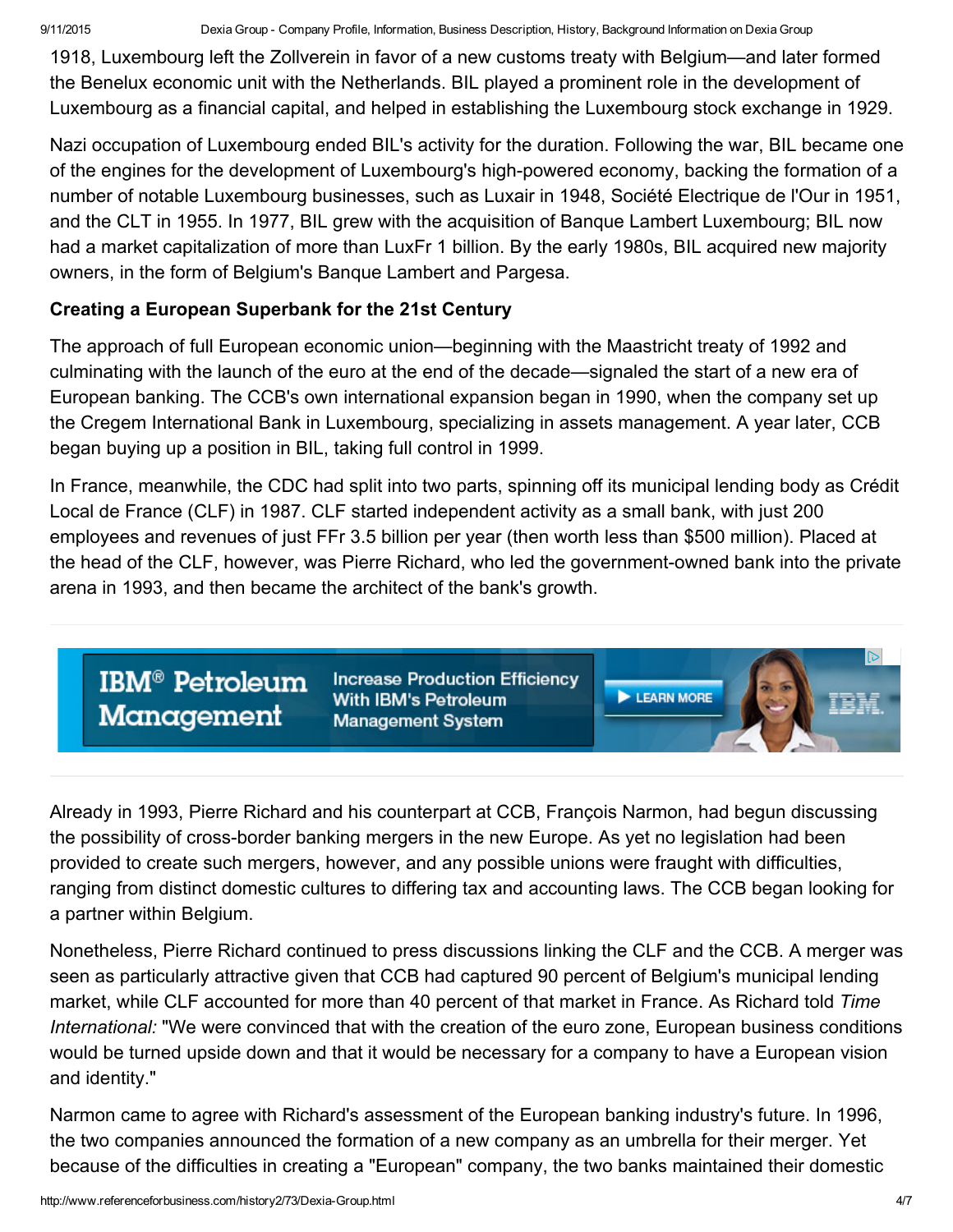operations, linking through a complex shareholding exchange. The bridging name became Dexia, while the company continued to operate under two holding companies, Dexia Belgium and Dexia France with each company maintaining its former headquarters, management, and staff. Richard was named Dexia's CEO, while Narmon became chairman.

Starting out, the new company showed its intention of becoming one of Europe's superbanks, while continuing to focus on its specialty areas of municipal lending, private banking, and assets management, the latter led especially through BIL, which shortly became a full subsidiary, changing its name to Dexia Banque de Luxembourg. Following a quickly aborted plan to take over French bank CIL, Dexia began a series of acquisitions to boost its position in other EC member countries.

The first of these was the acquisition of 40 percent of Italy's Crediop, a municipal lending and public project financing specialist, made in 1997. A year later, Dexia took majority control of that bank when it acquired 20 percent more from San Paolo-IMI, paying more than \$1 billion. At the same time, Dexia acquired 55 percent of France's Ifax, a insurance [\(/knowledge/Insurance.html\)](http://www.referenceforbusiness.com/knowledge/Insurance.html) provider to local governments. In 1999, the bank increased its insurance activity again, acquiring Elvia Assurances, based in Belgium.

The year 1999 marked the turning point for Dexia. In October, the bank announced a unification plan by which Dexia Belgium would acquire Dexia France's shares. Two months later, the bank announced the formation of a single holding company for all of the bank's operations, called Dexia, with headquarters in Brussels and listings on the Brussels, Luxembourg, and Paris stock exchanges. By the end of that year, Dexia's revenues had topped the FFr 20 billion mark.

Dexia continued to show an aggressive appetite for acquisitions. In March 2000 the company announced two new purchases. Paying nearly EUR 900 million, Dexia acquired Labouchere, a private banking and assets management specialist based in the Netherlands and formerly owned by Aegon [\(/knowledge/Aegon.html\)](http://www.referenceforbusiness.com/knowledge/Aegon.html) NV. At the same time, Dexia implanted itself in the United States, paying \$2.6 billion to acquire Financial Security Assurance (FSA), the leading municipal lending and public projects financing specialist to that market.

A capital increase in June 2000, raising EUR 2.3 billion, enabled Dexia to continue its acquisition drive into the new century. In March 2001, the company paid EUR 3.2 billion for Belgian banker Artesia Banking Corp. At the same time, the company launched a EUR 1.05 billion cash offer for the Netherlands' merchant bank Kempen, which was then grouped under Dexia's Labouchere subsidiary. The company also bought a stake—including control of two-thirds of voting rights—in Tel Aviv bank Otzar Hashilton Hamekomi, and then prepared to make a new acquisition in the Czech Republic.

By mid-2001, Dexia was prepared to take a breather, having by then spent more than EUR 9 billion acquiring a major position in the European banking industry—and a leading spot in its municipal lending niche. Yet Dexia was far from finished with its expansion, setting its sights on further development throughout Europe, particularly in the United Kingdom. Dexia also acknowledged that it was in talks with a Japanese bank in order to establish its operations in that important financial market. Meanwhile, the bank had launched itself onto the Internet, acquiring a strong interest in online bank Zebank. In just a few years, Dexia had raised itself to the status of superbank—and one of a few truly European companies.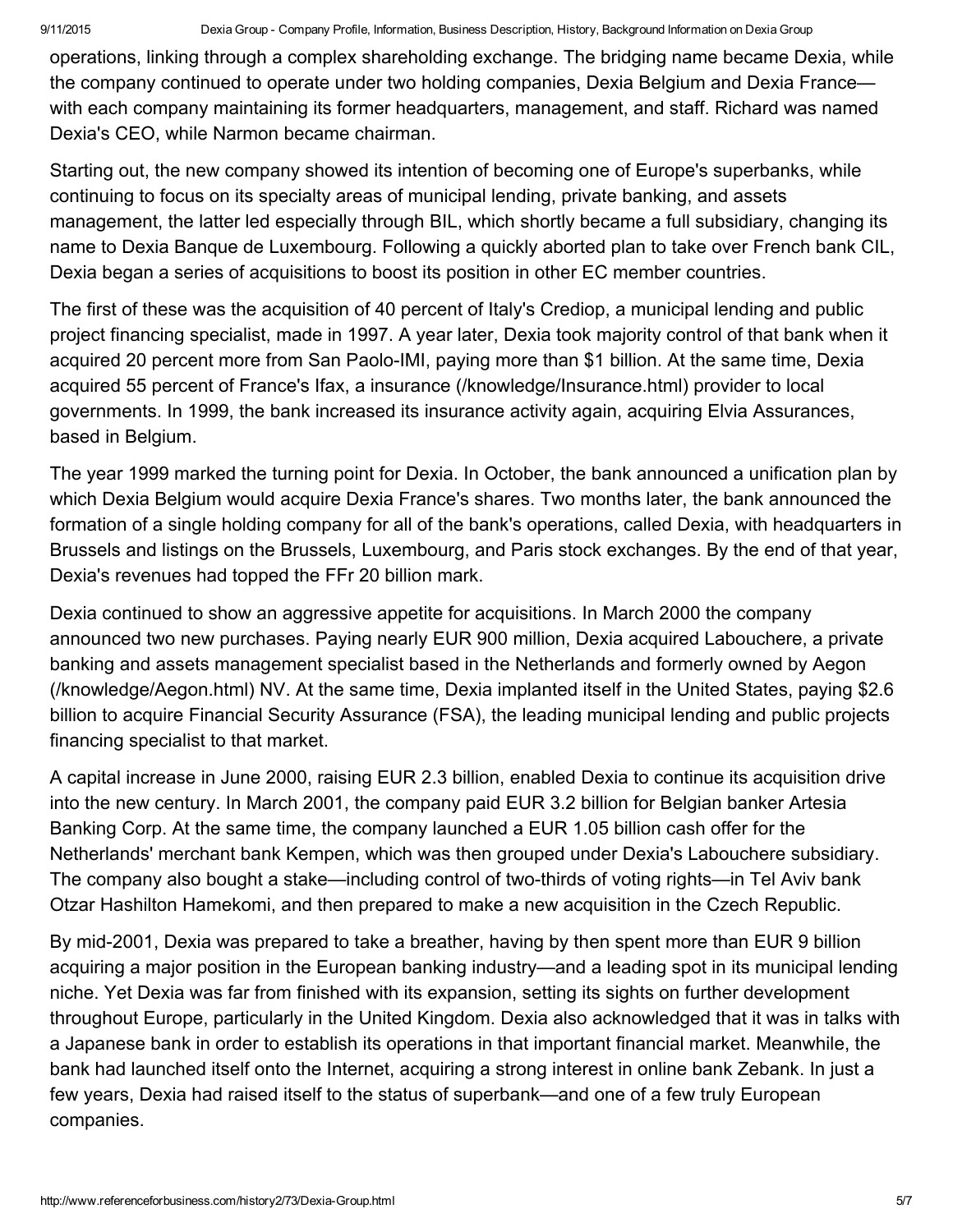Principal Subsidiaries: Assureco; AUSBIL Partners (Australia); Banque Internationale a Luxembourg; CLF Lease Services; Crédit Associatif; Crédit Communal de Belgique; Crédit Local de France; Dexia Asset Management Luxembourg; Dexia Banco Local (Spain); Dexia Banque Privee France; Dexia Hypothekenbank Berlin; Dexia Kommunbank (Sweden); Dexia Municipal Bank (U.K.); Dexia Project & Public Finance International Bank; Dexia Belgium; Dexia France; Editions Local de France; Experta-BIL (Switzerland); Financial Security Assurance Holdings (U.S.A.); Flobail; Floral; Labouchere (Netherlands); Mega (Belgium); Mega Life (Belgium); Mega Life Lux (Luxembourg); Quadra Invest (Belgium); Rekord (Germany); Societé Monegasque de Banque Privee (Monaco).

### Principal Competitors: ABN AMRO (/knowledge/ABN AMRO.html) Holding N.V.; AXA

(/knowledge/AXA.html); Banca Nazionale del Lavoro [\(/knowledge/Banca\\_Nazionale\\_de](http://www.referenceforbusiness.com/knowledge/AXA.html)[l\\_Lavoro.html\)](http://www.referenceforbusiness.com/knowledge/Banca_Nazionale_del_Lavoro.html) S.p.A.; BNP Paribas [\(/knowledge/BNP\\_Paribas.html\)](http://www.referenceforbusiness.com/knowledge/BNP_Paribas.html) Group; Crédit Commercial de France SA; Crédit Lyonnais; Credit Suisse Group; Caisse Nationale de Crédit Agricole; DePfa Deutsche Pfandbrief Bank AG; Deutsche Bank AG; IntesaBci S.p.A.; KBC Bank and Insurance Holding Company NV; Natexis Banques Populaires; UniCredito Italiano [\(/knowledge/Italian\\_language.html\)](http://www.referenceforbusiness.com/knowledge/Italian_language.html) S.p.A.

# **Chronology**

- Key Dates:
- 1816: Caisse des Dépôts et Consignations (CDC) is formed.
- 1818: Caisse d'Epargne is created.
- 1837: CDC takes over Caisse d'Epargne and assumes role as funding agency for France's major infrastructure projects.
- 1856: Banque Internationale de Luxembourg (BIL) is launched.
- 1860: Crédit Communal de Belgique (CCB, or Gemeentebank) is formed.
- 1987: CDC spins off its municipal lending body, Crédit Local de France (CLF).
- 1990: CCB creates Cregem International Bank.
- 1991: CCB acquires stake in BIL.
- 1993: CLF becomes private company.
- 1996: CCB and CLF announce merger to form dual Dexia companies.
- 1997: Dexia acquires 40 percent of Crediop (Italy).
- 1998: Company raises Crediop stake to 60 percent.
- 1999: Dexia becomes a single company, acquires full control of BIL.

# **Additional Details**

- Public Company
- Incorporated: 1996
- Employees: 17,112
- Total Assets: EUR 257 billion (2000)
- Stock Exchanges: Euronext Paris Brussels Luxembourg
- Ticker Symbol: DX
- NAIC: 551111 Offices of Bank Holding Companies; 523110 Investment Banking and Securities Dealing; 522120 Savings Institutions; 522210 Credit Card Issuing; 522110 Commercial Banking; 522293 International Trade Financing